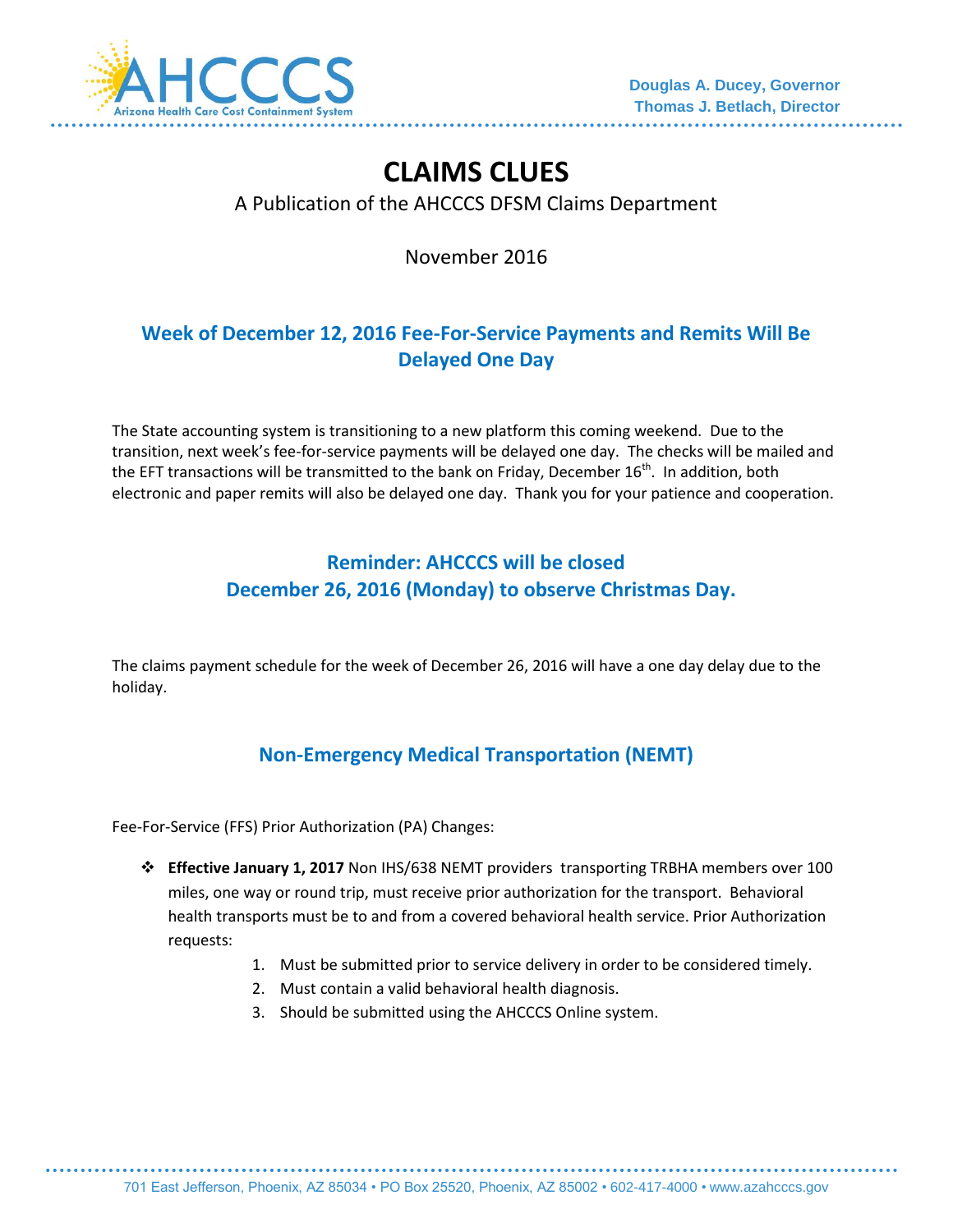For additional information, please sign up and attend the scheduled December 08, 2016 BH NEMT training session.

- $\cdot \cdot$  In an effort to manage an increased volume of calls received in the FFS Prior Authorization area, the following changes will occur immediately:
	- 1. FFS PA staff will limit provision of authorizations by phone to services related to pending hospital discharges.
		- o It is preferred that providers enter requests using the AHCCCS Web Portal at: <https://azweb.statemedicaid.us/Account/Login.aspx?ReturnUrl=%2f>
		- o Requests can also be submitted by fax 24hrs a day/7 days a week. All faxed requests *must* be accompanied by a FFS form as the coversheet. FFS forms can be obtained at: [https://www.azahcccs.gov/PlansProviders/RatesAndBilling/FFS/prio](https://www.azahcccs.gov/PlansProviders/RatesAndBilling/FFS/priorauthorizationforms.html) [rauthorizationforms.html.](https://www.azahcccs.gov/PlansProviders/RatesAndBilling/FFS/priorauthorizationforms.html)
	- 2. FFS PA staff will not provide member eligibility or authorization status by phone as this information is available online 24 hours a day/7 days a week at: [https://azweb.statemedicaid.us/Account/Login.aspx?ReturnUrl=%2f.](https://azweb.statemedicaid.us/Account/Login.aspx?ReturnUrl=%2f)

Providers requiring training on how to submit authorizations using the AHCCCS Web Portal can request training by emailing a training request to: **ProviderTrainingFFS@azahcccs.gov**.

#### **DFSM Training schedule**

On Thursday **December 08, 2016**, the Division is offering a training session/notification on Behavioral Health- Non Medical Emergency Transportation (BH-NEMT) from 1:30 PM -2:30 PM at 701 East Jefferson Street, Phoenix AZ 85034 in the HRD Room, located on the 3<sup>rd</sup> floor.

On Monday **December 19, 2016**, the Division is offering a training session on Void and Replacement from 1:30 PM -2:30 PM at 701 East Jefferson Street, Phoenix AZ 85034 in the Gold Room, located on the 3 rd floor.

To sign up for trainings and to receive notifications, please sign up for ListServ Notifications. For directions on how to sign up to receive ListServ Notifications, please click this link here: <https://www.azahcccs.gov/PlansProviders/AHCCCSlistserve.html>